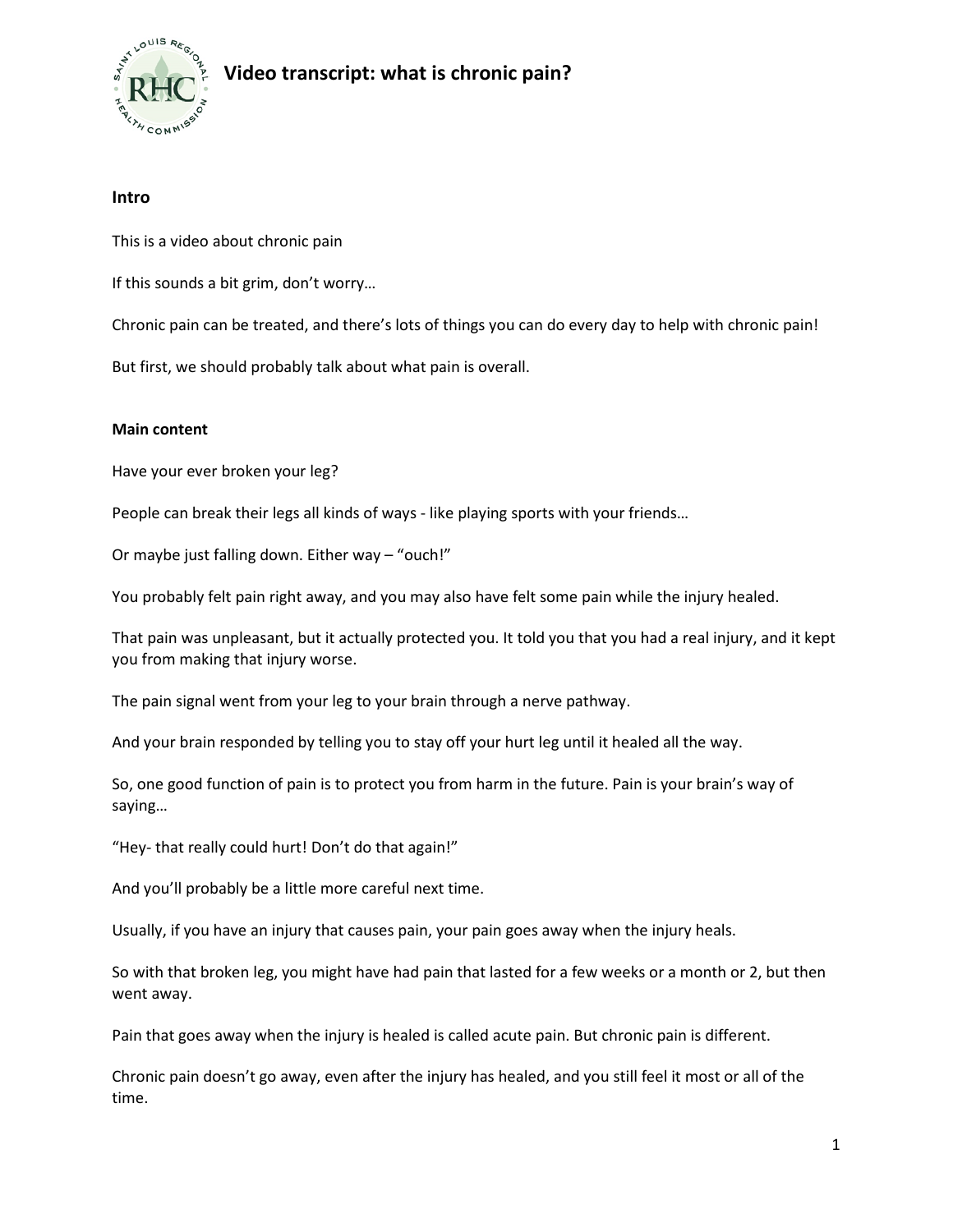

## **Video transcript: what is chronic pain?**

If you have pain for 3 months or more, without a cause that doctors can fix, that's chronic pain.

The other thing that's different about chronic pain is that sometimes there's no physical injury or clear explanation for how the pain started.

Doctors might do different tests and scans, but they can't always find an exact problem to fix. This type of pain doesn't protect you.

So why does this happen?

Good question, let's go back to that broken leg again.

The pain signal traveled through a nerve pathway from your leg to the brain…

…but only until your leg healed.

With chronic pain these nerve pathways in your body and brain can stay "on" all the time.

Scientists who study how pain affects the brain, have found that pain can become linked to thoughts and feelings you have.

For example, let's say you sit in an uncomfortable chair at work all day, and it causes pain – well just thinking about work can cause you to feel pain.

Emotions, memories, stress, and even places can cause you to feel pain.

And people who have been through trauma, severe stress, or have mental or emotional health problems have a higher chance of having chronic pain.

Pain can make your mental health worse, while poor mental health can make your pain worse.

So, it's important to think of pain as both physical and psychological.

You know, a lot of people have chronic pain. According to the Centers for Disease Control and Prevention, or the CDC, 1 out of every 5 adults in the U.S. has chronic pain.

That's 50 million people – more than the total population of Texas and Florida combined.

And that's not all. 19 million adults in the U.S. have chronic pain that is so severe it keeps them from doing things they need to do, like going to work or doing household chores.

Experts call this "high-impact chronic pain". People with high-impact chronic pain sometimes need help taking care of themselves, and they have a higher chance of other health problems as well.

You might be wondering, "but what does chronic pain actually feel like?"